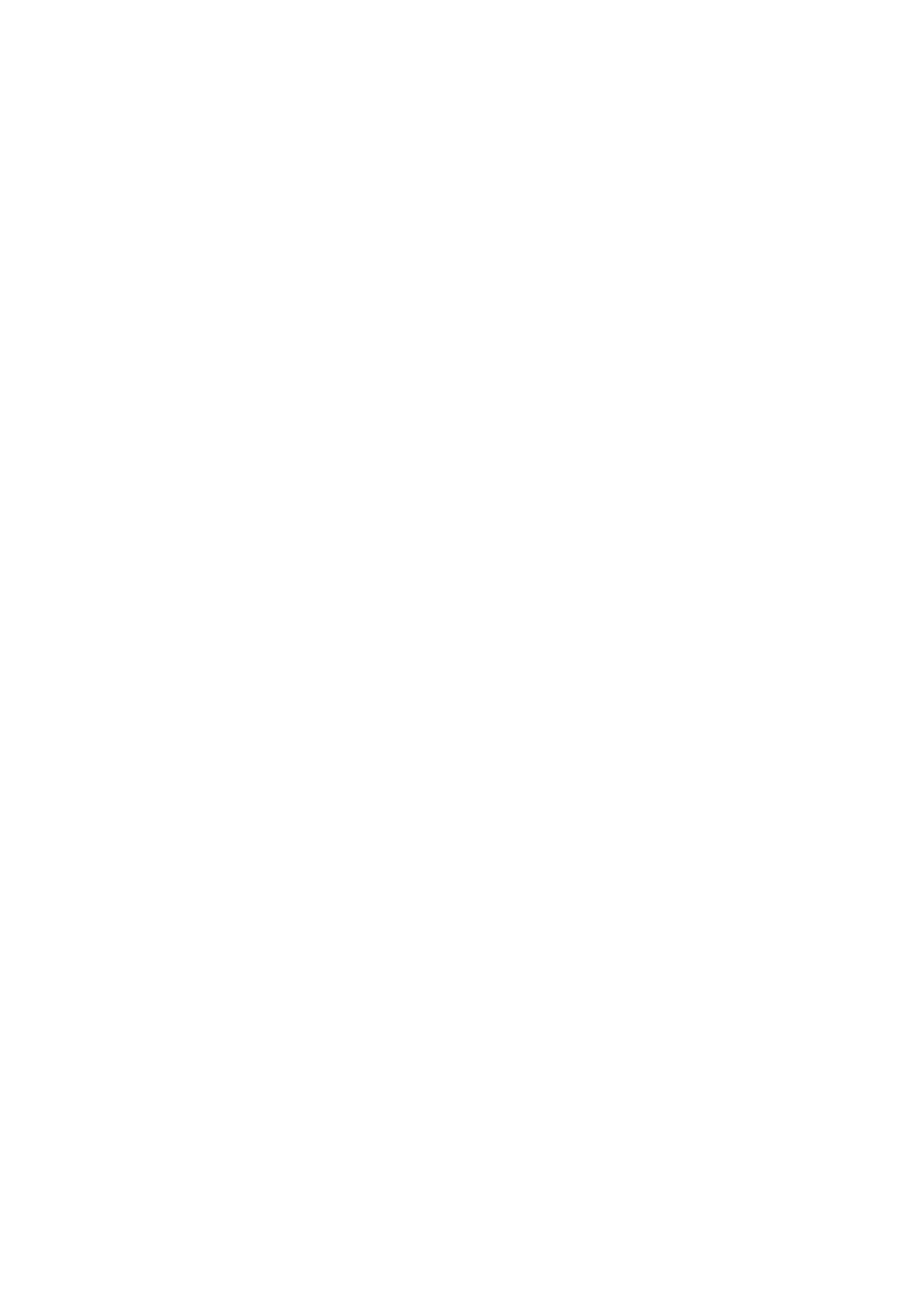Statutory Document No. 2018/0098



*Social Security Act 2000*

## **SOCIAL SECURITY CONTRIBUTIONS AND BENEFITS ACT 1992 (APPLICATION) (AMENDMENT) ORDER 2018**

*Approved by Tynwald: 17 April 2018 Coming into Operation in accordance with article 2*

The Treasury makes the following Order under section 1 of the Social Security Act 2000.

#### <span id="page-2-0"></span>**1 Title**

This Order is the Social Security Contributions and Benefits Act 1992 (Application) (Amendment) Order 2018.

## <span id="page-2-1"></span>**2 Commencement**

If approved by Tynwald, this Order comes into operation on the day after it is approved by Tynwald<sup>1</sup>.

## <span id="page-2-2"></span>**3 Interpretation**

Reference in articles 5 to 9 to a numbered section is to the entry relating to the section of the Social Security Contributions and Benefits Act 1992<sup>2</sup> bearing that number in the Schedule<sup>3</sup> to the Social Security Contributions and Benefits Act 1992 (Application) Order 1994<sup>4</sup> .

1

<sup>4</sup> SD 505/94.



<sup>1</sup> Under section 2(1) of the Social Security Act 2000 an order under section 1(1) or (6) of that Act shall be laid before Tynwald as soon as may be after it is made and unless it is approved by Tynwald at the sitting at which it is laid or the next following sitting, it ceases to have effect, but without prejudice to anything done under it or the making of a new order.

<sup>2</sup> 1992 c.4.

<sup>&</sup>lt;sup>3</sup> The Schedule sets out the Social Security Contributions and Benefits Act 1992 (c.4) as it has effect in the Island.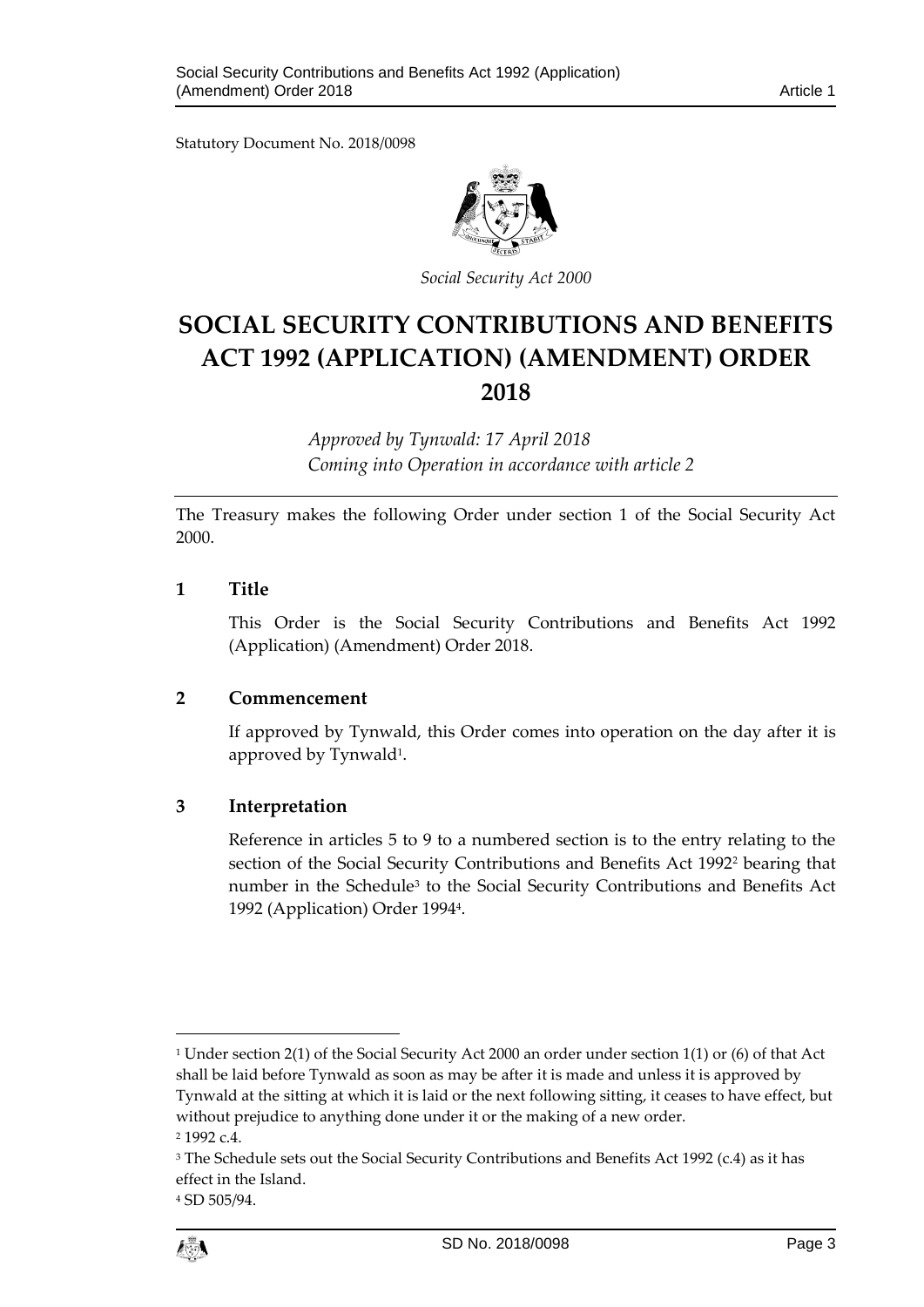## <span id="page-3-0"></span>**4 Social Security Contributions and Benefits Act 1992 (Application) Order 1994 amended**

The Schedule to the Social Security Contributions and Benefits Act 1992 (Application) Order 1994 is amended in accordance with articles 5 to 9.

## <span id="page-3-1"></span>**5 Section 124 amended**

- (1) Section 124<sup>5</sup> (income support) is amended as follows.
- (2) In subsection  $(1)$ 
	- (a) for "sections 124A to 124E" substitute  $\mathbf{C}$  section 124E below  $\mathbf{E}$ ;
	- (b) after paragraph (f) add  $\mathbf{G}$ ; and
		- (g) he satisfies the IOM residential condition for income support as set out in section 124A below  $\mathbf{E}$ ; and
	- (c) omit "and" immediately preceding paragraph (f) accordingly.

## <span id="page-3-2"></span>**6 Section 124A substituted**

For section 124A<sup>6</sup> (entitlement to income support to be dependent on being an Isle of Man worker) substitute —

## **«124A. IOM residential condition for income support**

(1) A person satisfies the IOM residential condition for income support for the purposes of section  $124(1)(g)$  above if any of subsections (2) to (8) below applies to that person.

But see subsection (9) and section 124AB(3) below.

*Born in IOM*

(2) This subsection applies to a person who was born in the Island. *Continuous IOM ordinary residence for at least 5 years*

(3) This subsection applies to a person who has at any time been ordinarily resident in the Island for a continuous period of at least 5 years.

*Interrupted IOM ordinary residence for at least 10 years*

(4) This subsection applies to a person who has at any time been ordinarily resident in the Island for 3 or more periods which, when added together, amount to at least 10 years.

-



<sup>5</sup> Section 124 substituted by SD150/99 and amended by SD 539/99, SD 880/02, SD 654/05 and SD 600/00.

<sup>6</sup> Section 124A inserted by SD 150/99 and amended by SD 880/02, SD 02/01, SD 539/99, SD 654/00, SD 2016/0305 and section 78(3)(b) of the Civil Partnership Act 2011.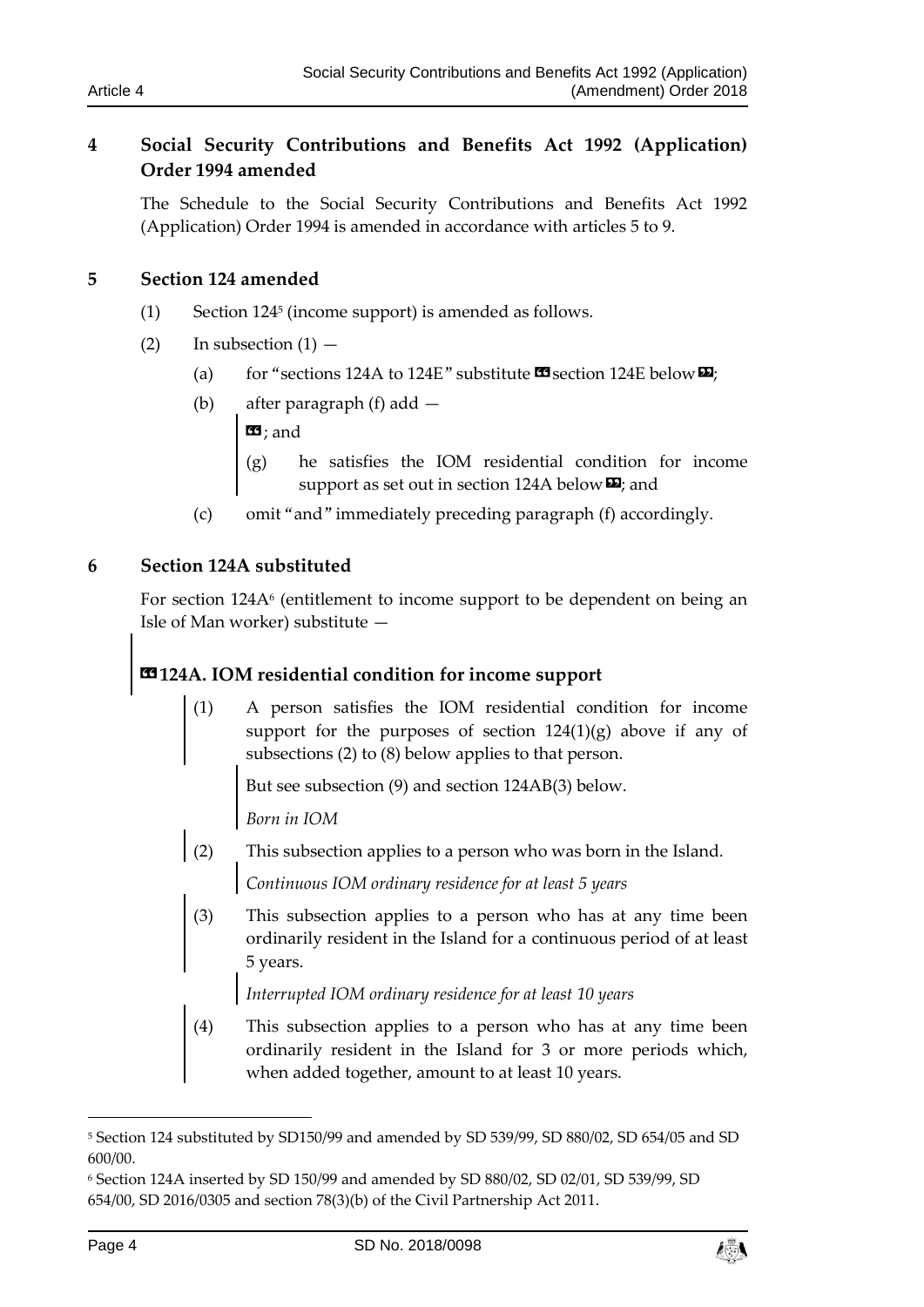|     | Spouse or civil partner of person to whom any of subsections (2) to (4)<br>applies                                                  |
|-----|-------------------------------------------------------------------------------------------------------------------------------------|
| (5) | This subsection applies to a person $(P)$ if $-$                                                                                    |
|     | P is the spouse or civil partner of a person to whom any of<br>(a)<br>subsections (2) to (4) above applies; and                     |
|     | P has the right to live in the Island (see subsection $(10)$<br>(b)<br>below).                                                      |
|     | Surviving spouse or surviving civil partner of person to whom any of<br>subsections (2) to (4) applied                              |
| (6) | This subsection applies to a person (P) if $-$                                                                                      |
|     | P was the spouse or civil partner of a person (S);<br>(a)                                                                           |
|     | S was a person to whom any of subsections (2) to (4) above<br>(b)<br>applied during P's and S's marriage or civil partnership;      |
|     | P's and S's marriage or civil partnership was ended by S's<br>(c)<br>death;                                                         |
|     | P was ordinarily resident in the Island immediately before<br>(d)<br>S died; and                                                    |
|     | P has been ordinarily resident in the Island since S's death.<br>(e)                                                                |
|     | Former spouse or civil partner of person to whom any of subsections (2)<br>to $(4)$ applied                                         |
| (7) | This subsection applies to a person (P) if $-$                                                                                      |
|     | P was the spouse or civil partner of a person (S);<br>(a)                                                                           |
|     | S was a person to whom any of subsections (2) to (4) above<br>(b)<br>applied during P's and S's marriage or civil partnership;      |
|     | P and S lived together for an unbroken period of 3 years<br>(c)<br>after P and S married or formed a civil partnership;             |
|     | (d)<br>P's and S's marriage or civil partnership was ended by<br>divorce, dissolution or annulment;                                 |
|     | P was ordinarily resident in the Island immediately before<br>(e)<br>P's and S's marriage or civil partnership ended; and           |
|     | (f)<br>P has been ordinarily resident in the Island since P's and<br>S's marriage or civil partnership ended.                       |
|     | Child of person to whom any of subsections $(2)$ to $(4)$ applies and who<br>was serving in HM Forces, etc. when the child was born |
| (8) | This subsection applies to a person $(P)$ if $-$                                                                                    |
|     | (a)<br>P is the child of a person $(F)$ ;                                                                                           |
|     | (b)<br>$F -$                                                                                                                        |
|     | (i)<br>is a person to whom any of subsections $(2)$ to $(4)$<br>above applies; or                                                   |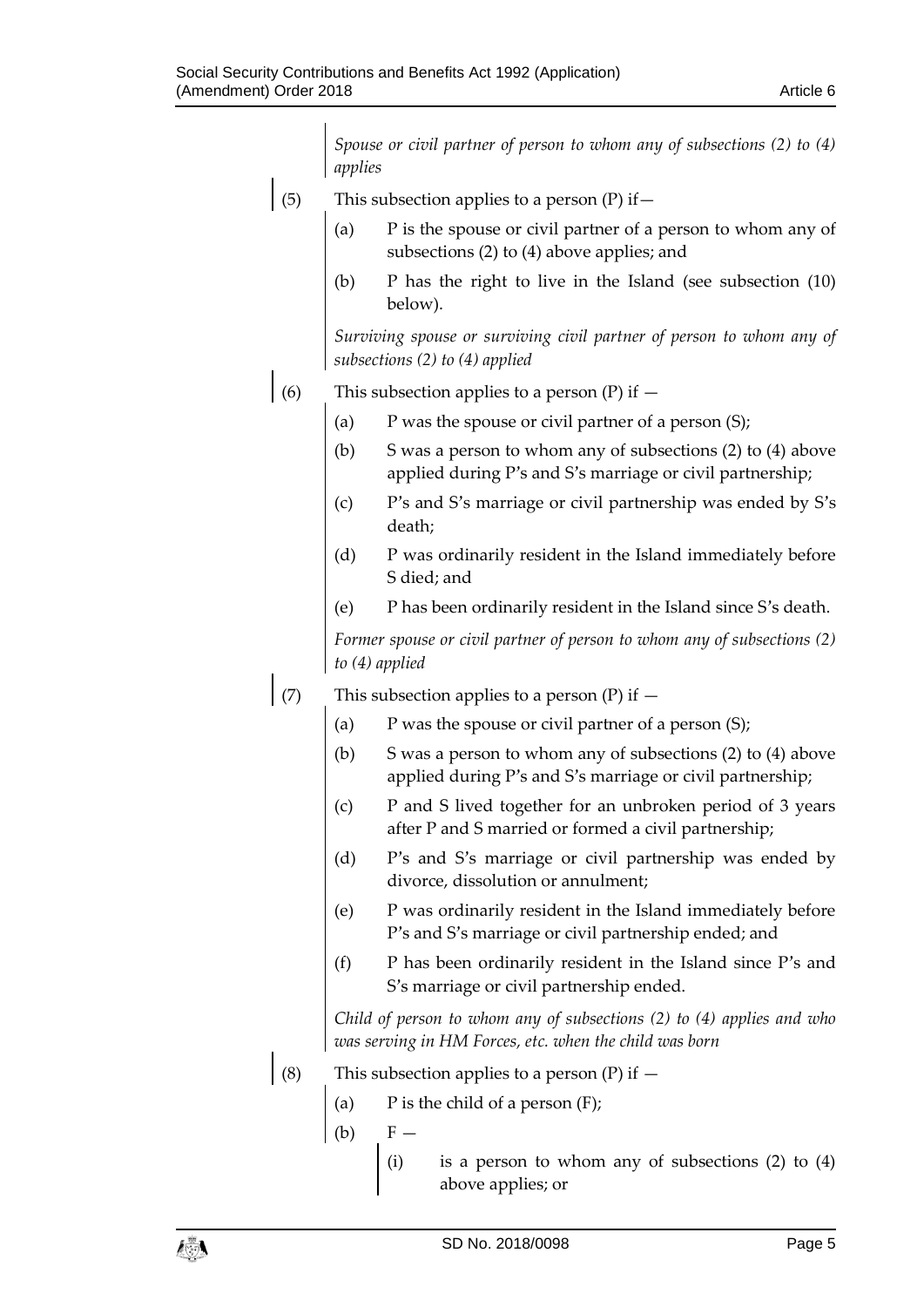- (ii) immediately before F's death, was a person to whom any of subsections (2) to (4) above applied; and
- $\int$  (c) at the time of P's birth, F was  $-$ 
	- (i) serving; or
	- (ii) married to, or a civil partner of, a person serving,
	- in HM armed forces.
- (9) If a person—
	- (a) fails to satisfy the IOM residential condition for income support for the purposes of section 124(1)(g) above; but
	- (b) satisfies the other conditions of entitlement to income support set out in section 124(1) above,

that person is to be regarded as satisfying that condition if that person satisfies an adjudication officer that there is a special reason which would render that person's disqualification from entitlement to income support exceptionally harsh or oppressive.

- (10) For the purposes of subsection  $(5)(b)$  above, a person  $(P)$  has the right to live in the Island if —
	- $\begin{array}{ccc} \text{(a)} & & \text{P} \end{array}$

 $P -$ <br>(i) has the right of abode; or

(ii) has indefinite leave to enter or remain,

in the Isle of Man under the Immigration Act 1971<sup>7</sup> as that Act of Parliament is extended to the Isle of Man by the Immigration (Isle of Man) Order 2008<sup>8</sup>; or

- (b) P has the right to reside in the Isle of Man by virtue of any EU obligation within the meaning of the European Communities (Isle of Man) Act 1973.
- **124AB. Payment of travelling expenses and maintenance, etc. of person leaving the Island who is not entitled to income support because the person does not satisfy the IOM residential condition for income support**
	- (1) This section applies if  $-$ 
		- (a) a person (P) is not entitled to income support only because P does not satisfy the IOM residential condition for income support for the purposes of section 124(1)(g) above; and
		- P is willing to leave the Island.

-



<sup>7</sup> 1971 c.77.

<sup>8</sup> S.I. 2008/680.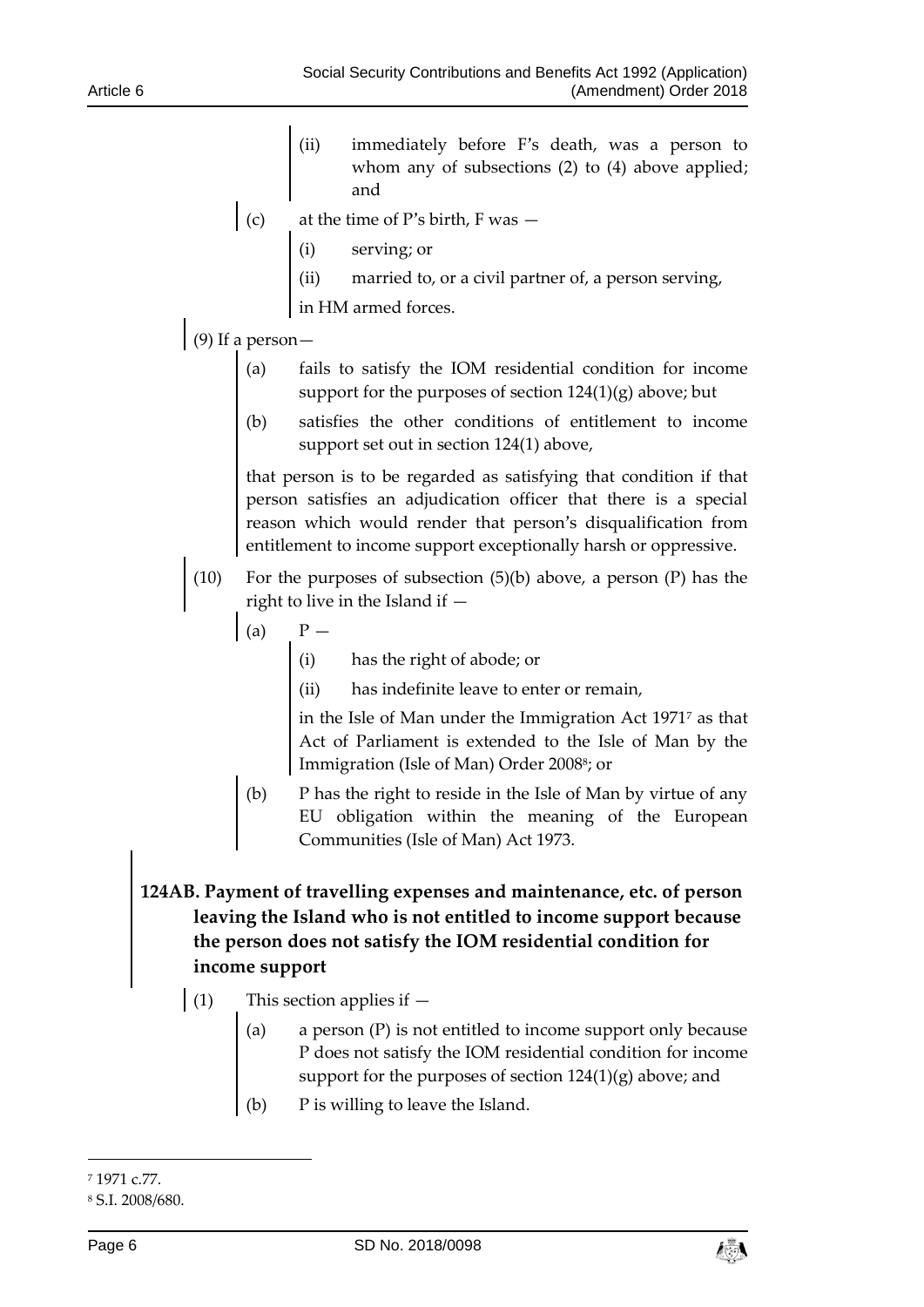## (2) The Department may pay —

- (a) the travelling expenses of P and any other member of P's family from the Island to the country in which P previously last resided; and
- (b) such sum as the Department thinks is reasonable for the maintenance of P and any other member of P's family on the journey.
- (3) The Department may also pay, in such circumstances and for such period as the Department determines as being appropriate, a sum equivalent to the amount of income support to which P would be entitled if P satisfied the IOM residential condition for income support for the purposes of section  $124(1)(g)$  above.

This subsection is subject to section  $124A(9)$  above.

## <span id="page-6-0"></span>**7 Section 124D omitted**

Section 124D<sup>9</sup> (exemption from Isle of Man worker condition) is omitted.

## <span id="page-6-1"></span>**8 Section 128 amended**

- (1) Section 128<sup>10</sup> (employed person's allowance) is amended as follows.
- (2) In subsection (2), for paragraph (c) substitute  $-$ 
	- **EG**(c) the person satisfies the IOM residential condition for employed person's allowance as set out in section 128A below».
- (3) Subsections  $(7)^{11}$  to (8) are omitted.

## <span id="page-6-2"></span>**9 Section 128A inserted**

After section 128 insert —

## **«128A. IOM residential condition for employed person's allowance**

(1) A person satisfies the IOM residential condition for the purposes of section  $128(2)(c)$  above if any subsections (2) to (8) below applies to that person.

But see also subsection (9) below.

*Born in IOM*

This subsection applies to a person who was born in the Island. *Continuous IOM ordinary residence for at least 5 years*

<sup>11</sup> Subsections (7) and (7A) substituted for subsection (7) by SD 2016/0305.



1

<sup>9</sup> Section 124D inserted by SD 02/01 and amended by SD 880/02.

<sup>10</sup> Section 128 substituted for sections 128 and 129 by SD 987/11.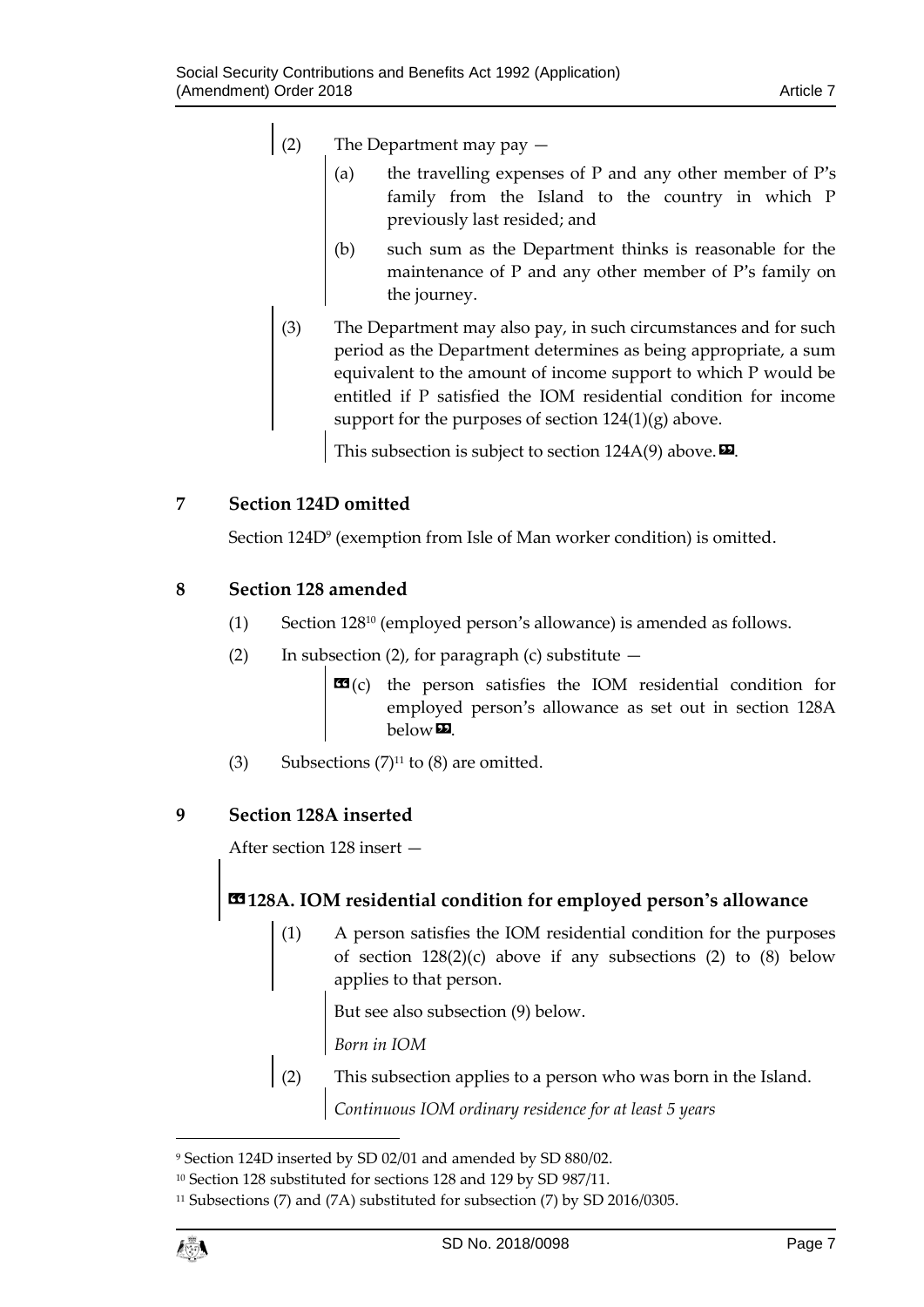(3) This subsection applies to a person who has at any time been ordinarily resident in the Island for a continuous period of at least 5 years.

*Interrupted IOM ordinary residence for at least 10 years*

(4) This subsection applies to a person who has at any time been ordinarily resident in the Island for 3 or more periods which, when added together, amount to at least 10 years.

*Spouse or civil partner of person to whom any of subsections (2) to (4) applies*

- (5) This subsection applies to a person (P) if  $-$ 
	- (a)  $P$  is the spouse or civil partner of a person to whom any of subsections (2) to (4) above applies; and
	- (b) P has the right to live in the Island (see subsection (10) below).

*Surviving spouse or surviving civil partner of person to whom any of subsections (2) to (4) applied*

- (6) This subsection applies to a person  $(P)$  if  $-$ 
	- (a)  $P$  was the spouse or civil partner of a person  $(S)$ ;
	- (b) S was a person to whom any of subsections (2) to (4) above applied during P's and S's marriage or civil partnership;
	- (c) P's and S's marriage or civil partnership was ended by S's death;
	- (d) P was ordinarily resident in the Island immediately before S died; and
	- (e) P has been ordinarily resident in the Island since S's death.

*Former spouse or civil partner of person to whom any of subsections (2) to (4) applied*

- (7) This subsection applies to a person (P) if  $-$ 
	- (a)  $P$  was the spouse or civil partner of a person  $(S)$ ;
	- (b) S was a person to whom any of subsections (2) to (4) above applied during P's and S's marriage or civil partnership;
	- (c) P and S lived together for an unbroken period of 3 years after P and S married or formed a civil partnership;
	- (d) P's and S's marriage or civil partnership was ended by divorce, dissolution or annulment;
	- (e) P was ordinarily resident in the Island immediately before P's and S's marriage or civil partnership ended; and
	- (f) P has been ordinarily resident in the Island since P's and S's marriage or civil partnership ended.

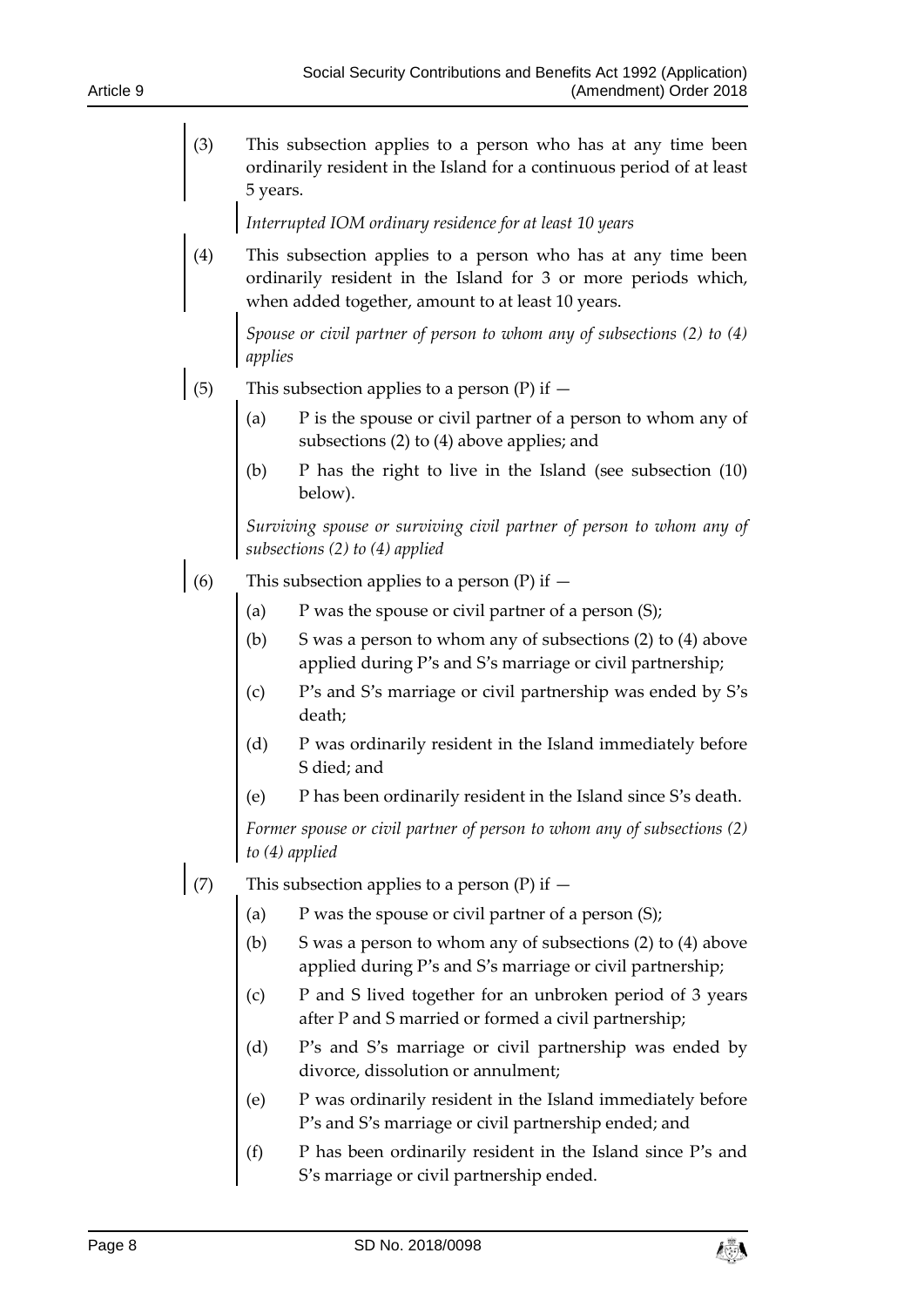*Child of person to whom any of subsections (2) to (4) applies and who was serving in HM Forces, etc. when the child was born*

- (8) This subsection applies to a person  $(P)$  if  $-$ 
	- (a)  $P$  is the child of a person  $(F)$ ;
	- $(b)$   $F -$ 
		- (i) is a person to whom any of subsections (2) to (4) above applies; or
		- (ii) immediately before F's death, was a person to whom any of subsections (2) to (4) above applied; and
	- (c) at the time of P's birth, F was  $-$ 
		- (i) serving; or
		- (ii) married to, or a civil partner of, a person serving,
		- in HM armed forces.
- (9) If a person—
	- (a) fails to satisfy the IOM residential condition for employed person's allowance for the purposes of section 128(2)(c) above; but
	- (b) satisfies the other conditions set out in section 128(2) and (3) above,

that person is to be regarded as satisfying that condition if that person satisfies an adjudication officer that there is a special reason which would render that person's disqualification from entitlement to employed person's allowance exceptionally harsh or oppressive.

- (10) For the purposes of subsection (5)(b) above, a person (P) has the right to live in the Island if —
	- $\begin{array}{ccc} \text{(a)} & & \text{P} \end{array}$ 
		- (i) has the right of abode; or
		- (ii) has indefinite leave to enter or remain,

in the Isle of Man under the Immigration Act  $1971^{12}$  as that Act of Parliament is extended to the Isle of Man by the Immigration (Isle of Man) Order 2008 13;

(b) P has the right to reside in the Isle of Man by virtue of any EU obligation within the meaning of the European Communities (Isle of Man) Act 1973.

 $\overline{a}$ <sup>12</sup> 1971 c.77. <sup>13</sup> S.I. 2008/680.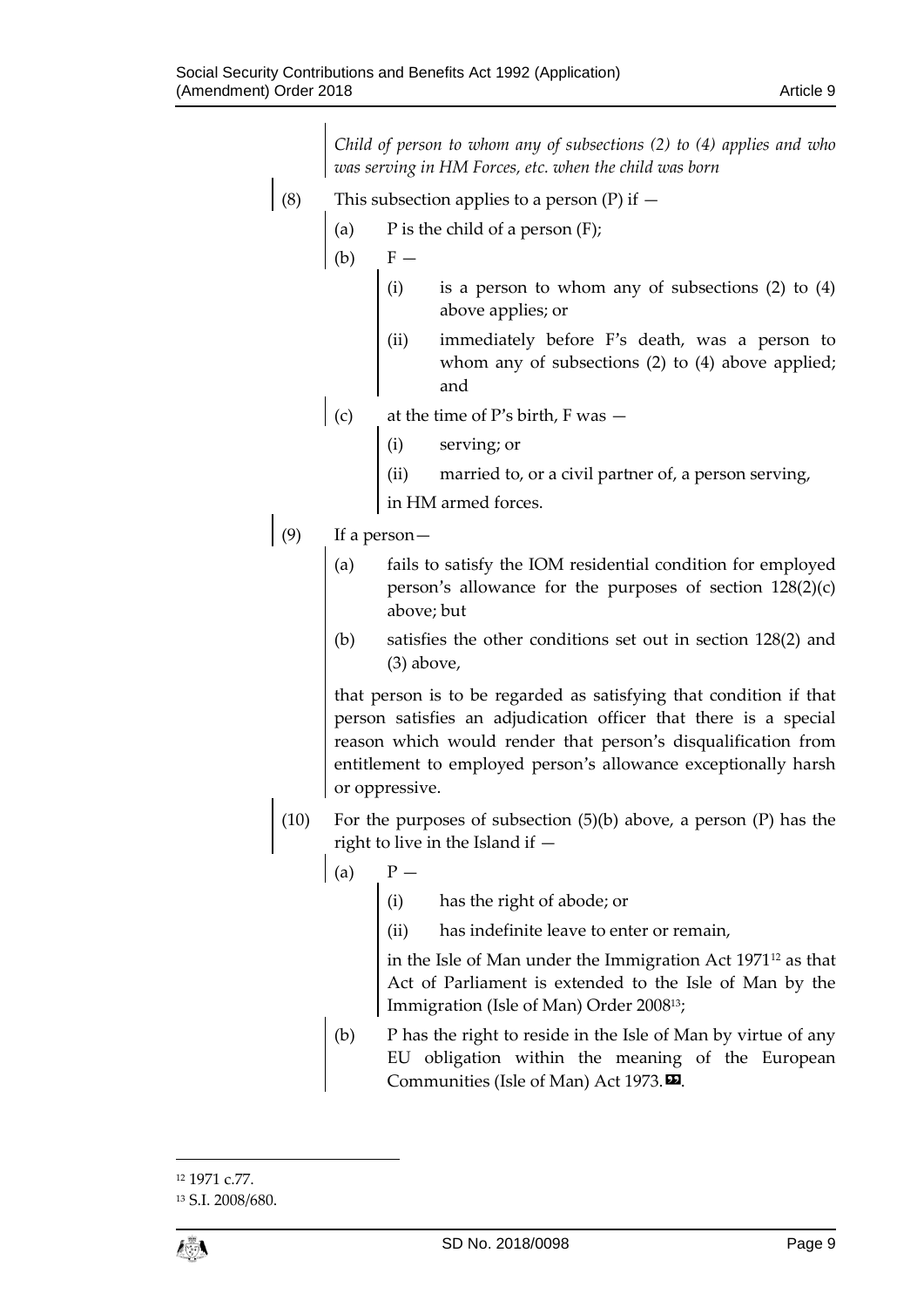## **MADE 14TH MARCH 2018**

**A L CANNAN** *Minister for the Treasury*